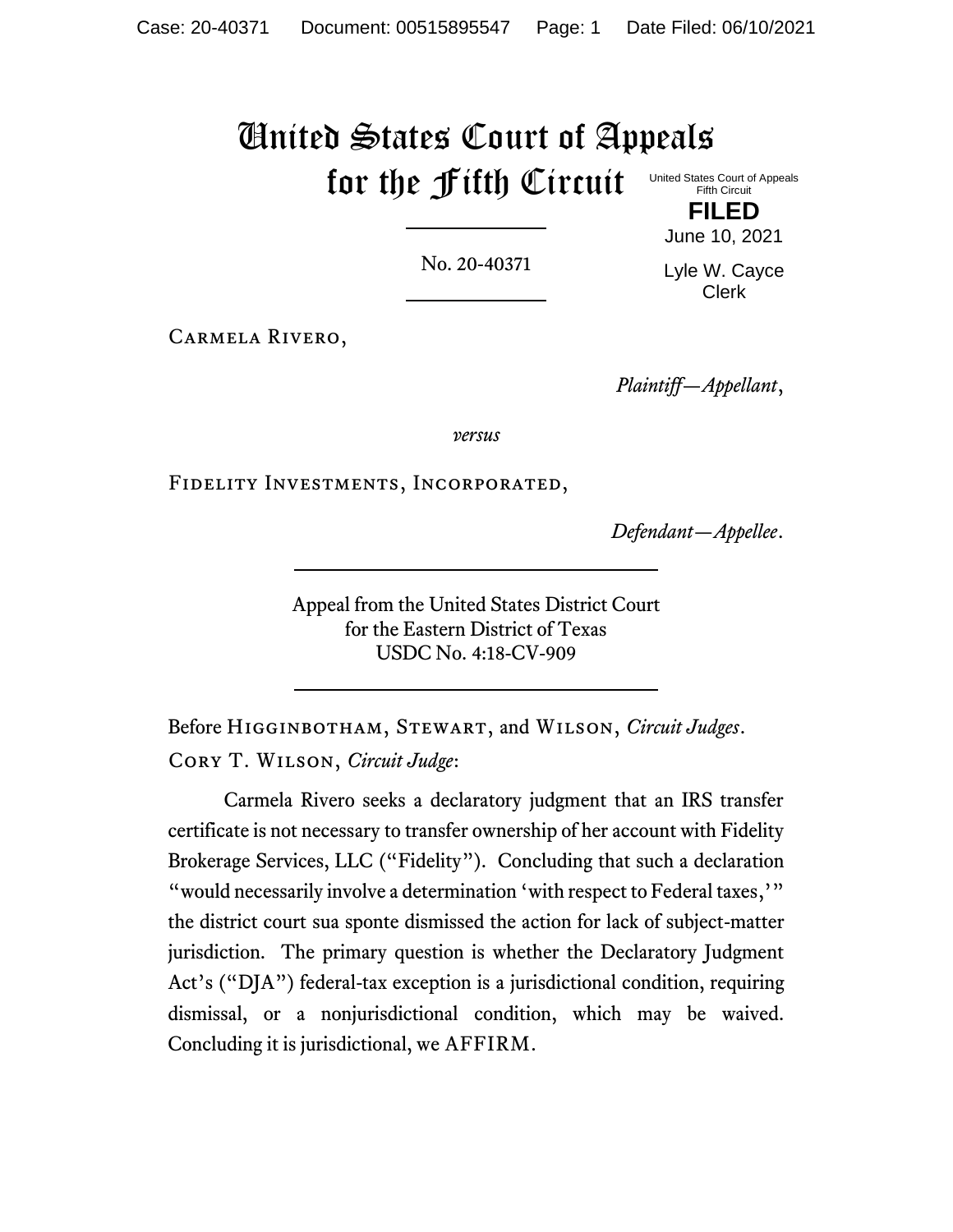I.

Rivero, a Mexican citizen and Texas resident, opened an individual brokerage account with Fidelity (the "Account") in 2010 by transferring 1,900 shares of PepsiCo stock valued at \$121,600 from her existing individual brokerage account with Merrill Lynch. Two weeks later, she re-registered the Account as a joint tenancy with right of survivorship, naming Jorge Diaz-Gonzalez Medrano, a citizen and resident of Mexico, as the joint tenant.

Medrano died in 2016. Following his death, Rivero attempted to reregister the Account as an individual account, solely in her name. But Fidelity prevented her from doing so because Treasury Regulation § 20.6325-1 requires a transfer certificate, which Rivero did not provide, to "transfer stock registered in the name of a non-resident decedent," such as Medrano. 26 C.F.R. § 20.6325-1(a); *see also* 26 C.F.R. § 20.6325-1(c) ("A transfer certificate will be issued by the service center director or the district director when he is satisfied that the tax imposed upon the estate, if any, has been fully discharged or provided for."). A transfer certificate is not required, however:

if the value on the date of death of that part of the decedent's gross estate situated in the United States did not exceed the lesser of \$60,000 or \$60,000 reduced by the adjustments, if any, required by section  $6018(a)(4)$  for certain taxable gifts made by the decedent and for the aggregate amount of certain specific exemptions.

26 C.F.R. § 20.6325-1(b)(1)(i).

Rivero asserts that she is unable to obtain a transfer certificate "because it requires cooperation from other persons." Moreover, she contends a transfer certificate is not necessary for two reasons. First, she asserts that, as a joint tenancy with right of survivorship, the Account automatically passed to her by operation of state law and was thus not a part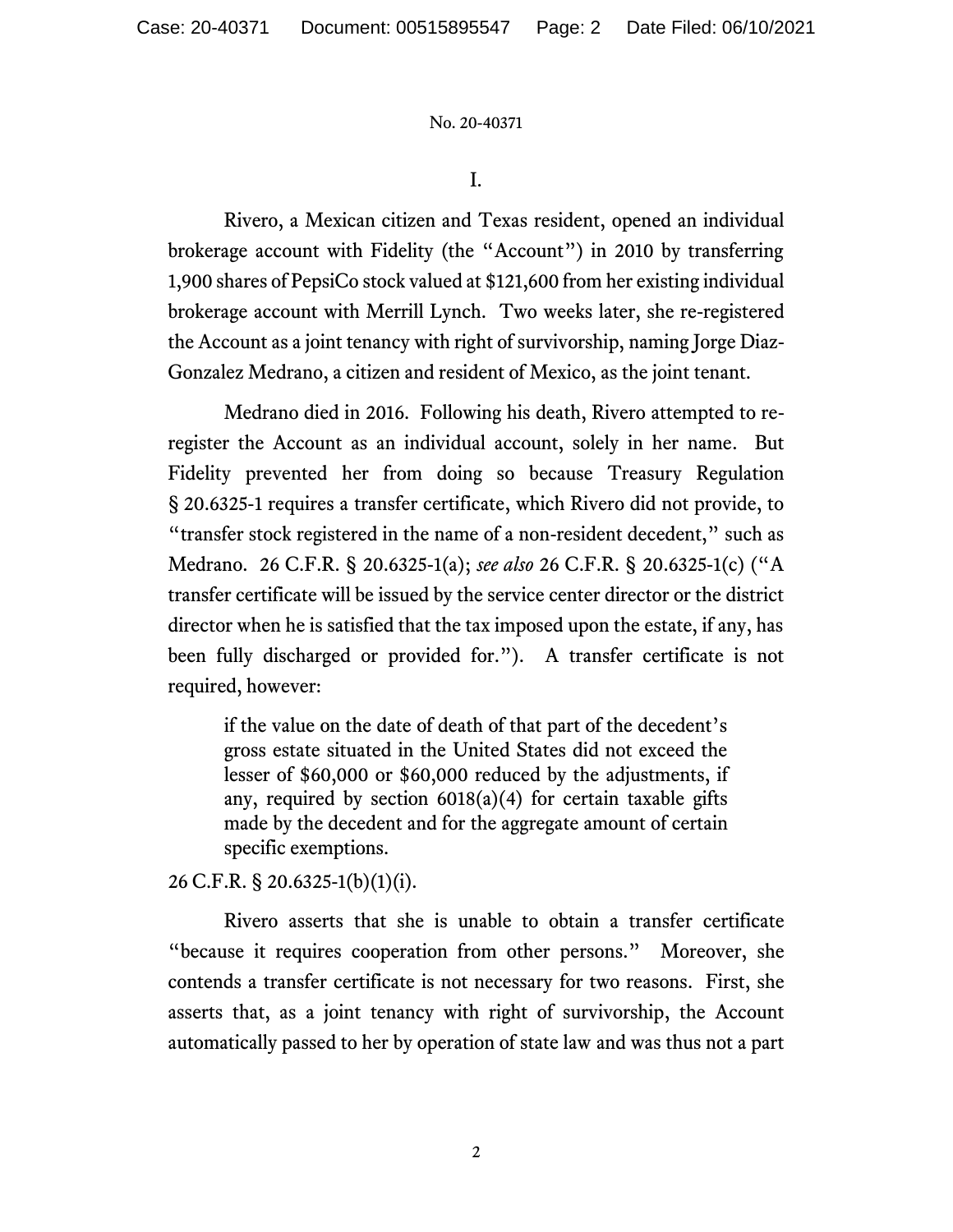of Medrano's estate. Basically, she posits that no transfer certificate is required because no transfer is necessary—she is already the sole owner of the Account. Second, she asserts that Medrano's gross estate situated in the United States did not exceed \$60,000 because Treasury Regulation § 20.2040-1 excepts from the value of the estate of a joint tenant with right of survivorship any asset that originally belonged to the survivor, such as Rivero's PepsiCo stock, "[i]f the decedent furnished no part of the purchase price." 26 C.F.R. §20.2040-1(c)(3). Rivero contends that because Medrano neither furnished any part of the purchase price of the PepsiCo stock nor contributed any property to the Account, no part of the value of the Account is part of Medrano's estate. And because Medrano did not own any other property in the United States, Rivero contends a transfer certificate is not required under Treasury Regulation § 20.6325-1(b)(1)(i).

Rivero filed a complaint for a declaratory judgment that she is the sole owner of the Account and that "filing . . . an IRS Transfer Certificate, Form 5173, is not necessary to transfer ownership of the . . . Account." Rivero and Fidelity filed cross-motions for summary judgment. Rather than reach the parties' motions, however, the district court sua sponte held that Rivero's requested declaration would require the court "to construe various tax code provisions and treasury regulations to value Medrano's gross estate, [which] involves a determination 'with respect to Federal taxes' that is precluded by the plain language of the [DJA]." The court dismissed Rivero's complaint for lack of subject-matter jurisdiction and denied the parties' cross-motions for summary judgment as moot.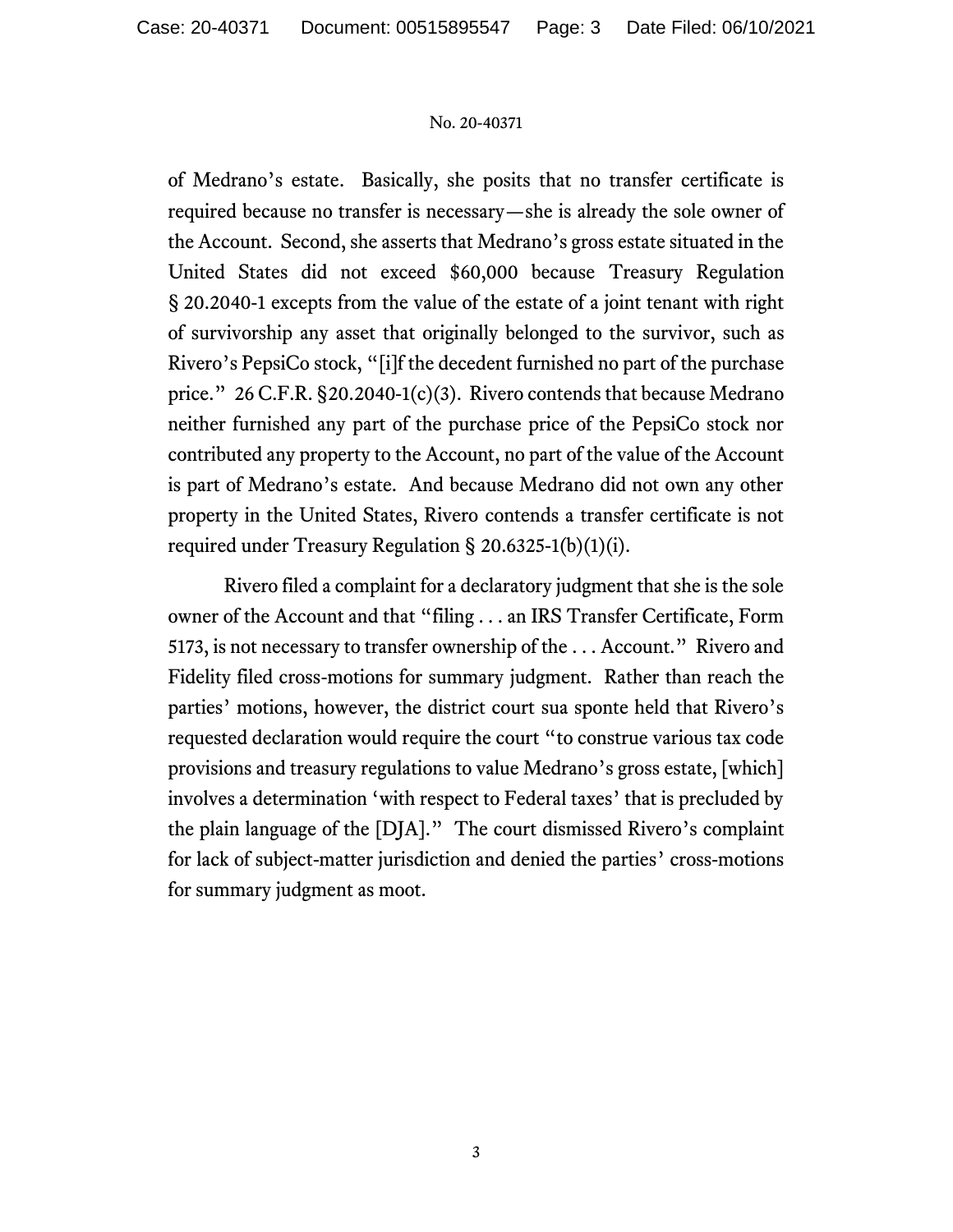II.

Questions of subject matter jurisdiction are reviewed de novo. *Borden v. Allstate Ins. Co.*, 589 F.3d 168, 170 (5th Cir. 2009) (citation omitted). The district court's "jurisdictional findings of fact" are reviewed for clear error. *Lonatro v. United States*, 714 F.3d 866, 869 (5th Cir. 2013) (citation omitted).

"The basic statutory grants of federal-court subject-matter jurisdiction," providing for federal-question and diversity-of-citizenship jurisdiction, "are contained in 28 U.S.C. §§ 1331 and 1332." *Arbaugh v. Y&H Corp.*, 546 U.S. 500, 513 (2006). The DJA "authorizes federal courts to provide declaratory relief." *Jolly v. United States*, 488 F.2d 35, 36 (5th Cir. 1974) (citations omitted). Specifically, the DJA provides:

In a case of actual controversy within its jurisdiction, *except with respect to Federal taxes* . . . any court of the United States . . . may declare the rights and other legal relations of any interested party seeking such declaration . . . .

28 U.S.C. § 2201(a) (emphasis added). The DJA "does not of itself confer jurisdiction on the federal courts." *Jolly*, 488 F.2d at 36 (citations omitted). The question on which this case turns, however, is whether the phrase "except with respect to Federal taxes" *takes away* a court's power to provide declaratory relief in cases involving federal taxes, *i.e.*, whether the clause is a jurisdictional condition. Our court has not squarely answered this question.

A.

"[S]ubject-matter jurisdiction, because it involves a court's power to hear a case, can never be forfeited or waived." *United States v. Cotton*, 535 U.S. 625, 630 (2002). Courts "have an independent obligation to determine whether subject-matter jurisdiction exists, even in the absence of a challenge from any party." *Arbaugh*, 546 U.S. at 514 (citation omitted). "[W]hen a federal court concludes that it lacks subject-matter jurisdiction, the court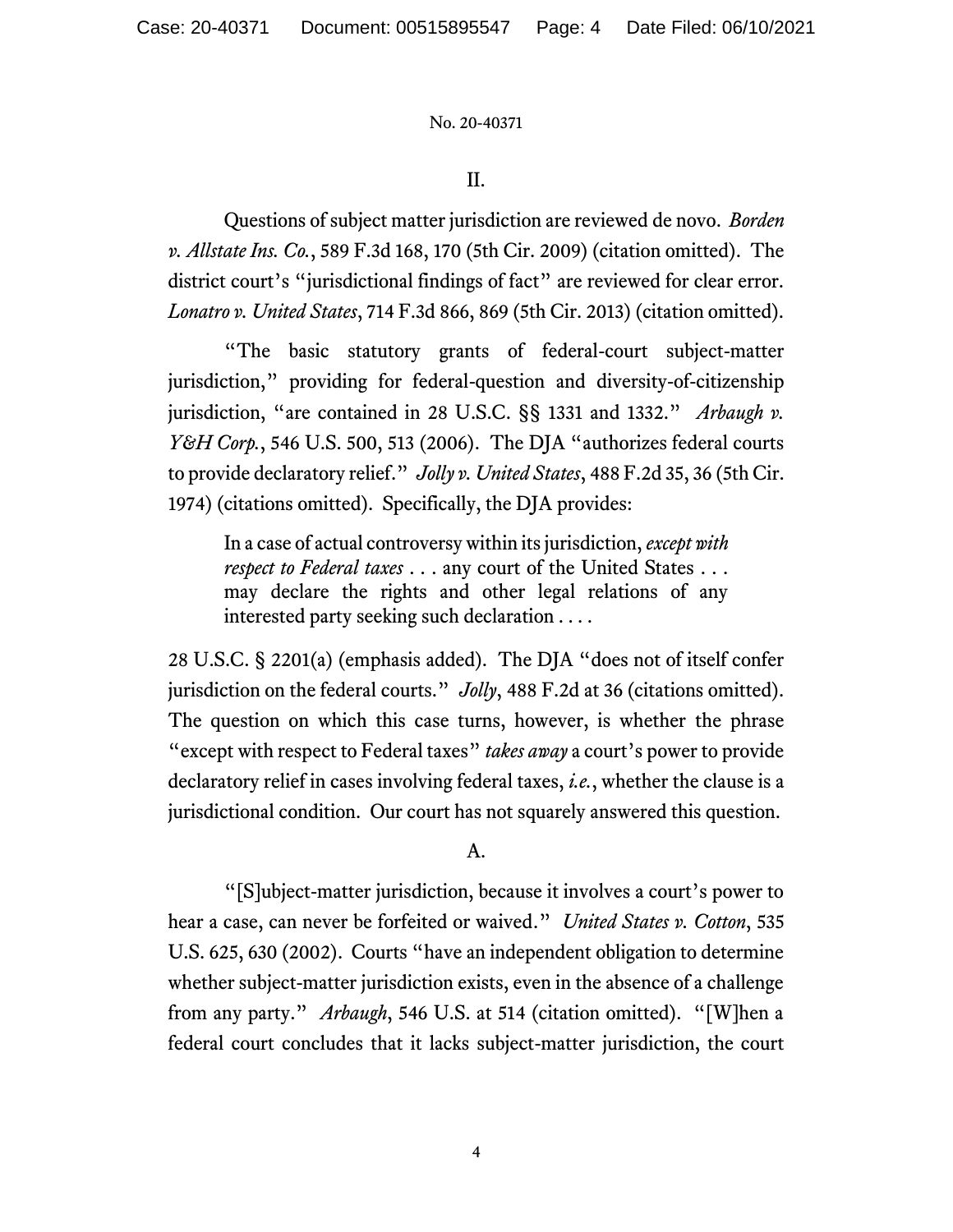must dismiss the complaint in its entirety." *Id.* Thus, if the DJA's federaltax exception imposes a jurisdictional condition that was not met, the district court properly dismissed Rivero's complaint. If the federal-tax exception is nonjurisdictional, the issue was waived because Fidelity never raised it, and the district court could properly have reached the merits of the case.

"[J]urisdictional statutes speak to the power of the court rather than to the rights or obligations of the parties." *Landgraf v. USI Film Prods.*, 511 U.S. 244, 274 (1994) (internal quotation marks and citation omitted). In a nutshell, jurisdictional conditions circumscribe a court's power to hear a case, whereas nonjurisdictional conditionsimpose obligations on a party. *Id.*; *Arbaugh*, 546 U.S. at 504. A quintessential jurisdictional condition is the amount-in-controversy requirement in 28 U.S.C. § 1332(a), which limits a federal court's diversity-of-citizenship jurisdiction to actions where the amount in controversy exceeds \$75,000. *See Arbaugh*, 546 U.S. at 514–15. Nonjurisdictional conditions generally fall into two categories: claimprocessing rules and elements of a plaintiff's claim for relief. Claimprocessing rules are "threshold requirements that claimants must complete, or exhaust, before filing a lawsuit." *Reed Elsevier, Inc. v. Muchnick*, 559 U.S. 154, 166 (2010). An example is the Copyright Act's pre-registration requirement (i.e., a claimant must preregister or register a copyright before it may institute a civil action for copyright infringement). *Id.* at 169; *see* 17 U.S.C.  $\S$  411(a). Elements of a claim for relief "relate<sup>[]</sup> to the substantive adequacy" of a claim. *Arbaugh*, 546 U.S. at 504. Title VII's numerosity requirement (i.e., defining "employers" as those having "fifteen or more employees") is such a provision. *Id.*; *see* 42 U.S.C. § 2000e(b).

The Supreme Court has cautioned against "mischaracteriz[ing] claim-processing rules or elements of a cause of action as jurisdictional limitations." *Reed Elsevier*, 559 U.S. at 161.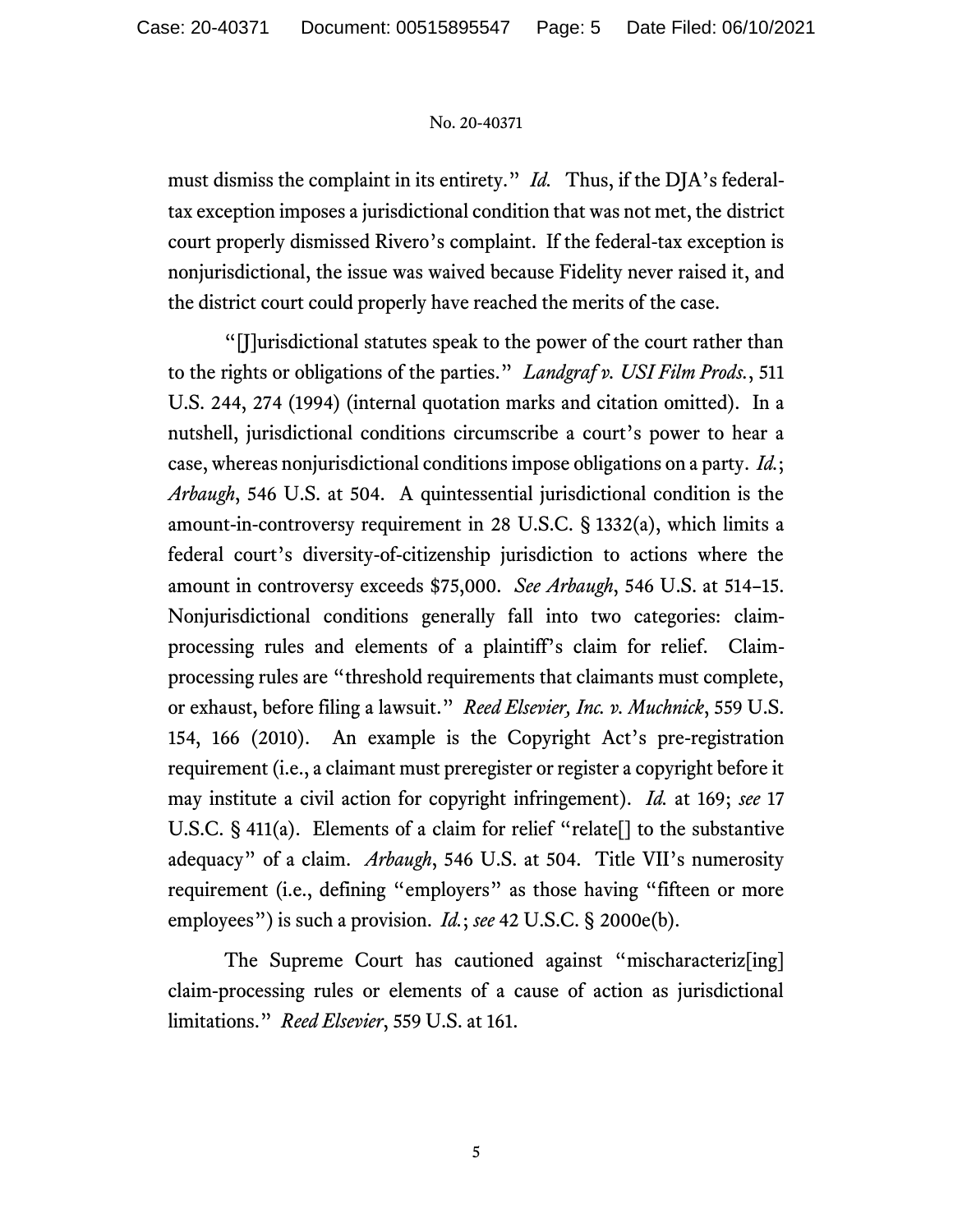If the Legislature clearly states that a threshold limitation on a statute's scope shall count as jurisdictional, then courts and litigants will be duly instructed and will not be left to wrestle with the issue. But when Congress does not rank a statutory limitation on coverage as jurisdictional, courts should treat the restriction as nonjurisdictional in character.

*Id.* at 161–62 (quoting *Arbaugh*, 546 U.S. at 515–16).

*Arbaugh* is instructive for the task at hand. There, the Supreme Court looked to the text and structure of Title VII's numerosity requirement to determine whether the statute delineated a jurisdictional condition. 546 U.S. at 513–16. Because 42 U.S.C. § 2000e(b)'s numerosity requirement "appears in a separate provision" than Title VII's jurisdictional provision,  $\S$  2000e-5(f)(3), that "does not speak in jurisdictional terms or refer in any way to the jurisdiction of the district courts," the Court held the numerosity requirement not to be a jurisdictional condition. *Id.* at 515–16 (citation omitted).

Examining the text and structure of the DJA's federal-tax exception leads to the opposite conclusion: the statute plainly "speak[s] to the power of the court." *See Landgraf*, 511 U.S. at 274 (citation omitted). Indeed, the exception is an express limitation on the grant of power to "any court of the United States" to "declare the rights and other legal relations of any interested party seeking such declaration." 28 U.S.C. § 2201. By the DJA's text, that power extends to any "case of actual controversy within [a court's] jurisdiction, *except with respect to Federal taxes*." *Id.* (emphasis added). While it has long been established that the DJA "does not of itself confer jurisdiction on the federal courts," *Jolly*, 488 F.2d at 36, the juxtaposition of the DJA's reference to federal courts' jurisdiction and the federal-tax exception indicates that the latter deprives a court of jurisdiction that might otherwise exist in cases "with respect to Federal taxes." *See Warren v.*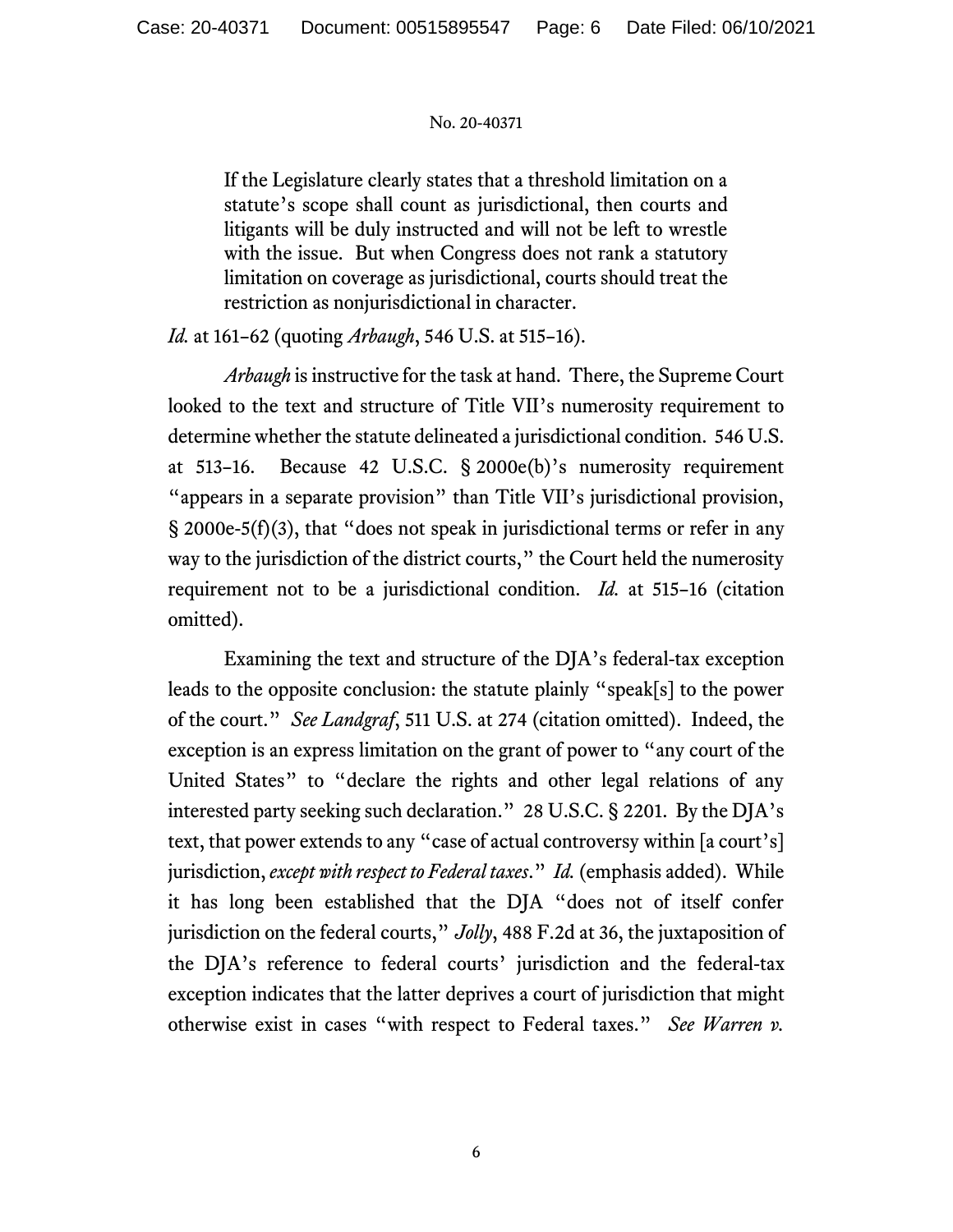*United States*, 874 F.2d 280, 282 (5th Cir. 1989) (stating the federal-tax exception "prohibit[s] federal courts from entertaining proceedings for declaratory relief in cases involving federal taxes" (citations omitted)). The statute does not describe a prerequisite a party must complete before filing a complaint or an element a party must prove. Instead, it clearly limits courts' jurisdiction to provide declaratory relief in cases involving federal taxes, "even in the absence of a challenge from any party." *Arbaugh*, 546 U.S. at 514.

This conclusion is further supported by our precedent construing a similar statute. The Anti-Injunction Act (AIA) provides that "no suit for the purpose of restraining the assessment or collection of any tax shall be maintained in any court by any person." 26 U.S.C. § 7421(a). We have held this provision to be a jurisdictional condition that "divests courts of subjectmatter jurisdiction" over such cases. *Matter of Westmoreland Coal Co.*, 968 F.3d 526, 533 (5th Cir. 2020) (citing *Hotze v. Burwell*, 784 F.3d 984, 996 (5th Cir. 2015)). And "there is no dispute . . . that the federal tax exception to the [DJA] is at least as broad as the Anti-Injunction Act." *McCabe v. Alexander*, 526 F.2d 963, 965 (5th Cir. 1976) (quoting *Bob Jones Univ. v. Simon*, 416 U.S. 725, 732 n.7 (1974)). So while it is true, as Rivero contends, that this action does not involve "the assessment or collection of any tax," such that the AIA does not frustrate jurisdiction, the AIA is simply inapplicable. The AIA's jurisdictional condition only buttresses our conclusion that the DJA's federal-tax exception is likewise a jurisdictional condition that divests subject-matter jurisdiction if it applies. We now turn to that question.

B.

Treasury Regulation § 20.6325-1 requires a transfer certificate to:

transfer stock registered in the name of a non-resident decedent . . . [unless] the value on the date of death of that part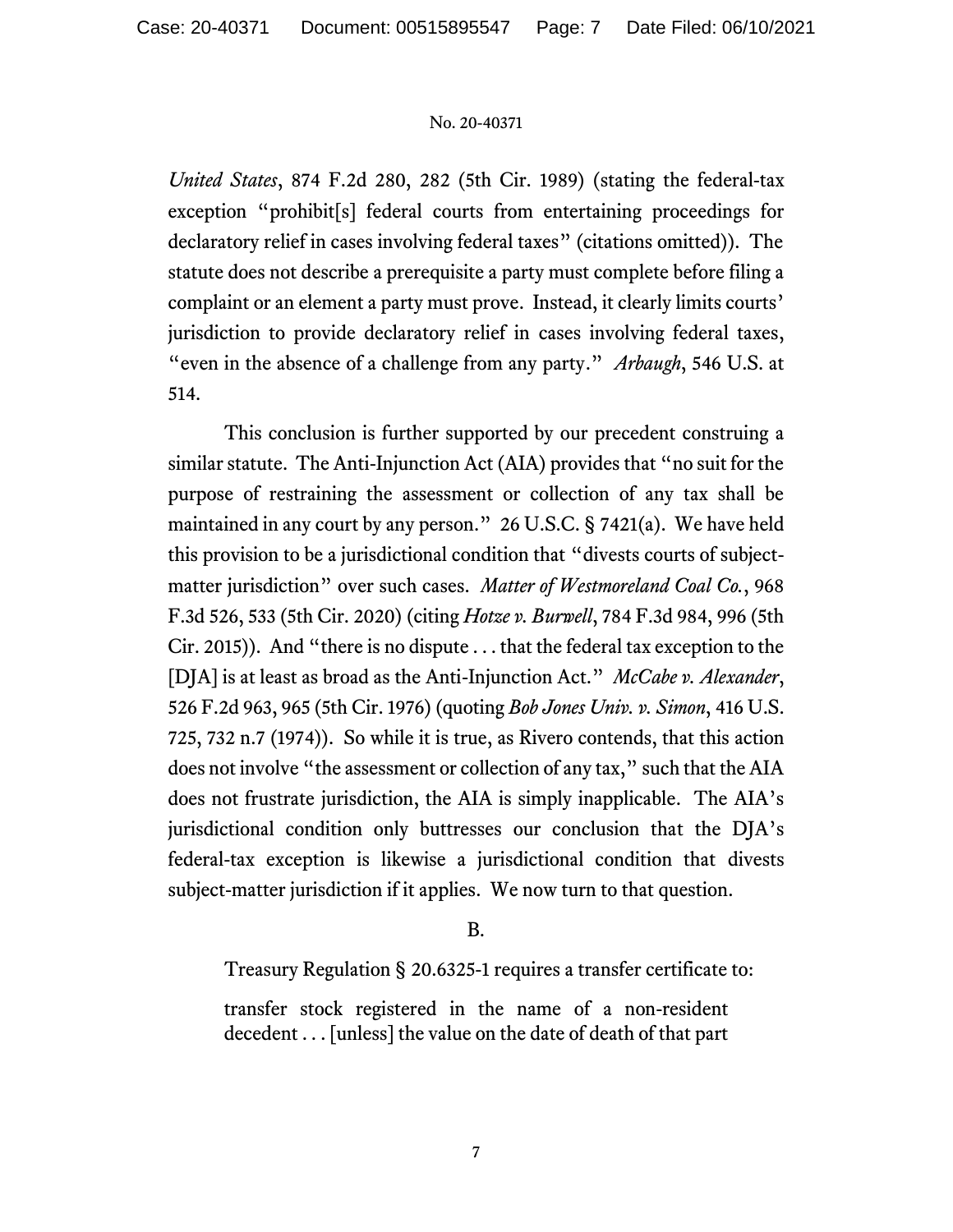of the decedent's gross estate situated in the United States did not exceed the lesser of \$60,000 or \$60,000 reduced by the adjustments . . . for certain taxable gifts made by the decedent and for the aggregate amount of certain specific exemptions.

26 C.F.R. § 20.6325-1(a), (b)(1)(i). Rivero asserts no transfer certificate is necessary because: the Account automatically passed to her by operation of state law when Medrano died, such that a transfer of assets is not implicated; and Medrano's estate does not exceed \$60,000. Fidelity concedes that under state law, Rivero is now the sole owner of the Account, but counters that regardless of this fact, governing Treasury regulations require a transfer certificate even in cases of joint tenancy with survivorship. *See* 26 C.F.R. §§ 20.2040-1, 20.6325-1. Fidelity "does not take a position" on the issue of jurisdiction but contends that the applicable Treasury regulations require Rivero to provide a transfer certificate before she can access the Account or re-register it solely in her name.

The district court found that, under either scenario proffered by Rivero, to declare that no transfer certificate is necessary would require the court "to construe various tax code provisions and treasury regulations to value Medrano's gross estate" and make a "determination 'with respect to Federal taxes' that is precluded by the plain language of the Declaratory Judgment Act." We discern no error, much less clear error, with regard to this finding. Indeed, we agree with the district court that deciding the merits of Rivero's request for declaratory relief would inevitably involve sifting through the applicable Treasury regulations discussed above in order, ultimately, to make a determination "with respect to Federal taxes," beyond the power granted to federal courts by the DJA.

# III.

The DJA prohibits courts from providing declaratory relief with respect to federal taxes; that prohibition is jurisdictional. Because the